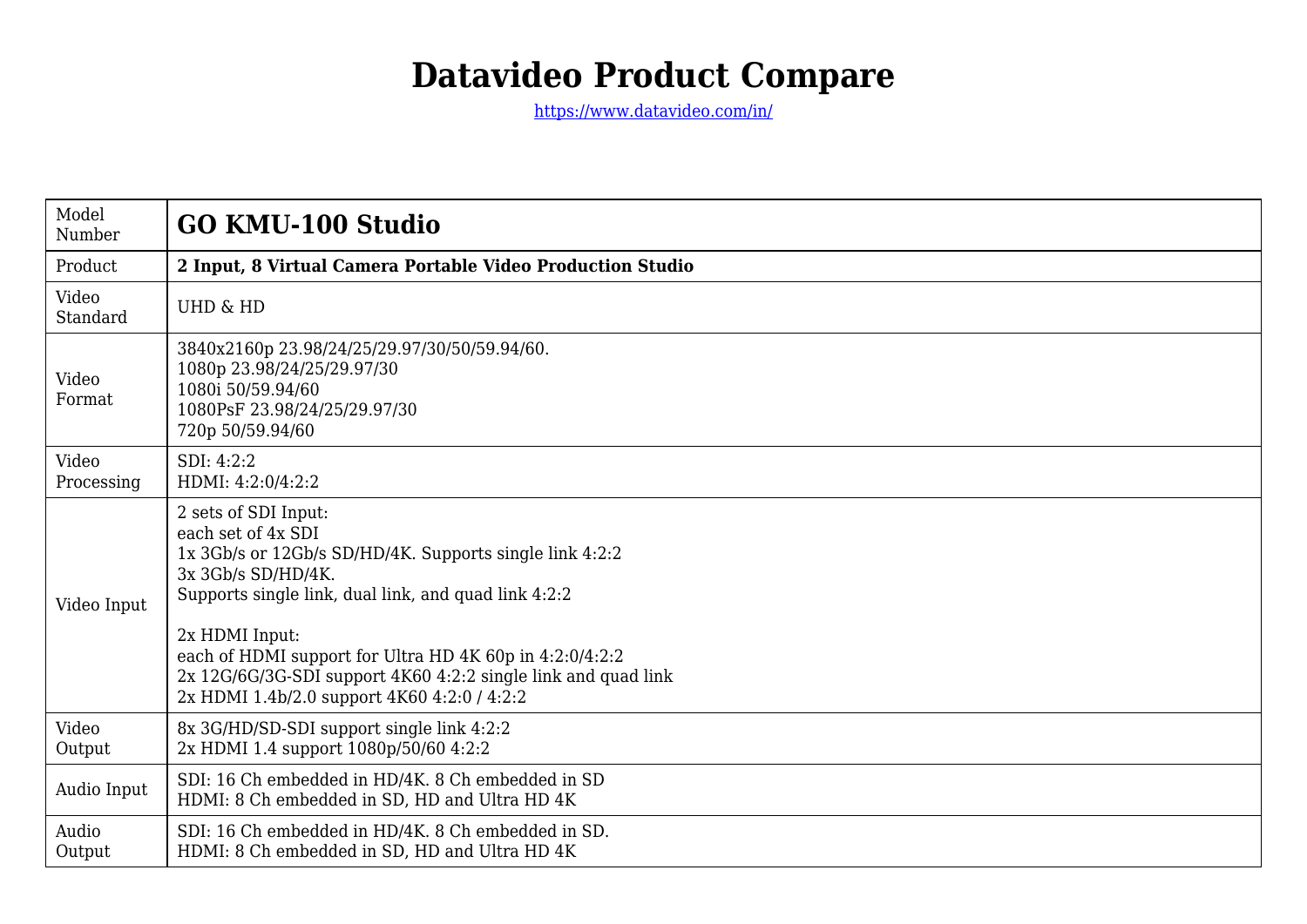| Embedded<br>Audio<br>Support         | SDI: 16 Ch embedded in HD/4K. 8 Ch embedded in SD.<br>HDMI: 8 Ch embedded in SD, HD and Ultra HD 4K                 |  |
|--------------------------------------|---------------------------------------------------------------------------------------------------------------------|--|
| Chromakey                            | $\qquad \qquad - - -$                                                                                               |  |
| <b>USK</b>                           | $\cdots$                                                                                                            |  |
| <b>DSK</b>                           | $---$                                                                                                               |  |
| Picture in<br>Picture                | $\cdots$                                                                                                            |  |
| Logo<br>Insertion                    | $\cdots$                                                                                                            |  |
| Still Store                          | $\cdots$                                                                                                            |  |
| Effects                              | $\cdots$                                                                                                            |  |
| Tally Output                         | $\cdots$                                                                                                            |  |
| Built-in<br><b>Audio Mixer</b>       | $\cdots$                                                                                                            |  |
| Preview<br>Display                   | Dual 10.1" LCD                                                                                                      |  |
| Special<br>Features                  | Seamless Cut                                                                                                        |  |
| <b>Streaming</b>                     |                                                                                                                     |  |
| Streaming<br>Encode                  | H.264/AVC, Main/High Profile                                                                                        |  |
| Streaming<br>Video<br><b>Bitrate</b> | Record Only: Up to 16Mbps (1080p50/60)<br>Stream Only: Up to 10Mbps (1080p50/60)<br>Rec+Stream: 10Mbps (1080p25/30) |  |
| Streaming<br>Audio Mode              | Stereo/Mono                                                                                                         |  |
| Streaming<br>Audio<br><b>Bitrate</b> | Stereo: 64~384Kbps<br>Mono: $32 - 192$ Kbps                                                                         |  |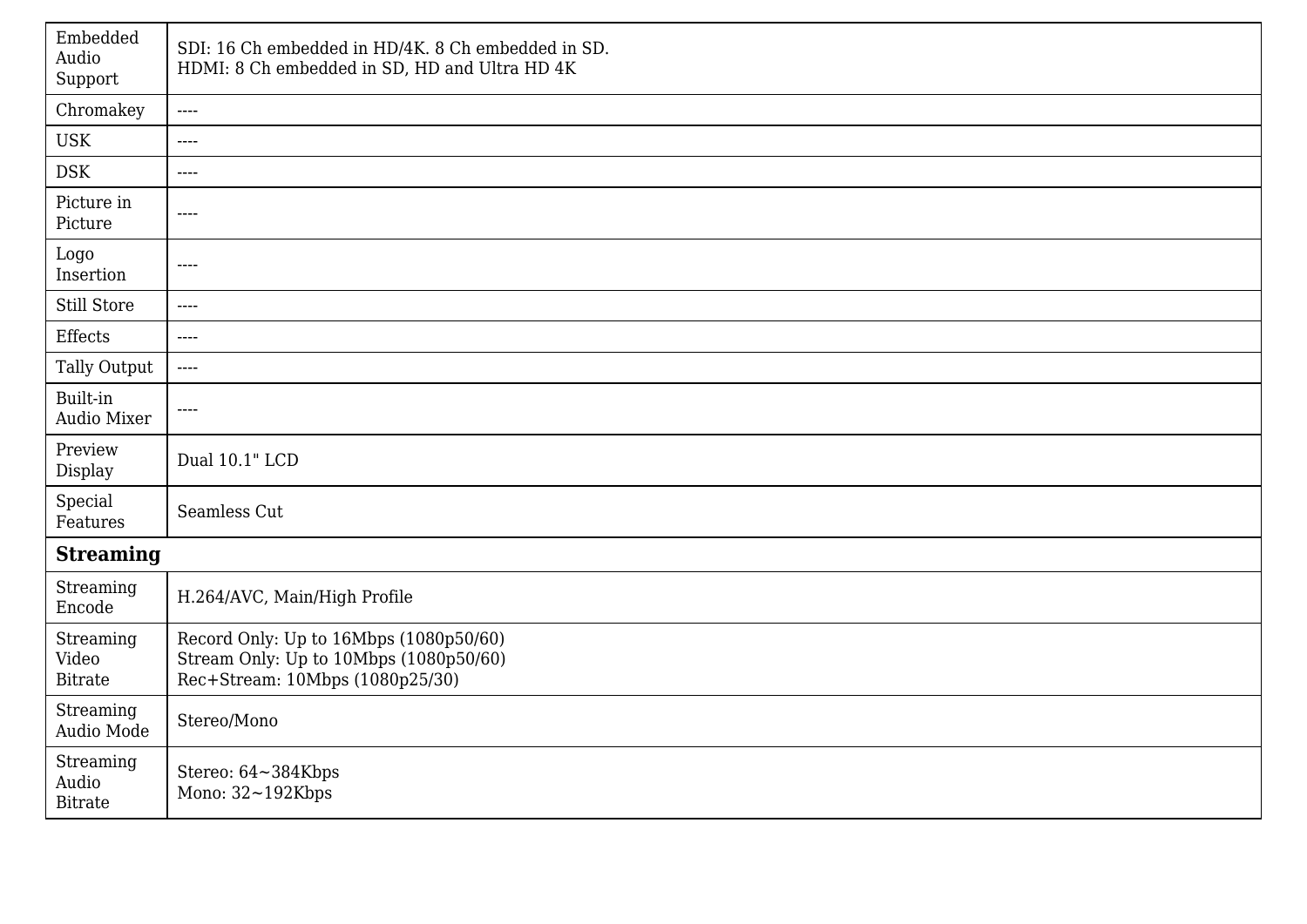| Streaming<br>Protocols                                                                                                                                                                                                                            | TS over TCP/UDP (unicast & multicase)<br>RTSP over HTTP/TCP/UDP (RTSP Elementary Streaming)<br>RTMP/RTMPS (Publish)<br><b>HLS</b> |  |
|---------------------------------------------------------------------------------------------------------------------------------------------------------------------------------------------------------------------------------------------------|-----------------------------------------------------------------------------------------------------------------------------------|--|
| Network<br>Interface                                                                                                                                                                                                                              | 1x RJ45 (10/100Mbps Ethernet)                                                                                                     |  |
| Streaming<br>Recording<br>File Format                                                                                                                                                                                                             | H.264                                                                                                                             |  |
| Streaming<br>Storage                                                                                                                                                                                                                              | SD Card                                                                                                                           |  |
| <b>Recording</b>                                                                                                                                                                                                                                  |                                                                                                                                   |  |
| Recording<br>Storage<br>$\operatorname*{Median}% \operatorname*{diag}\left( \mathcal{N}\right) \equiv\operatorname*{diag}\left( \mathcal{N}\right) ,\ \mathcal{N}\left( \mathcal{N}\right) \equiv\operatorname*{diag}\left( \mathcal{N}\right) ,$ | SD Card                                                                                                                           |  |
| How to<br>Retrieve<br>Recorded<br>Content                                                                                                                                                                                                         | Removable Hard Drive,<br>transfer data via USB 2.0                                                                                |  |
| Recording<br>Storage File<br>System                                                                                                                                                                                                               | NTFS, FAT, exFAT                                                                                                                  |  |
| Recorded<br>File Format                                                                                                                                                                                                                           | MP4                                                                                                                               |  |
| <b>Audio</b>                                                                                                                                                                                                                                      |                                                                                                                                   |  |
| Audio Input                                                                                                                                                                                                                                       | 3x XLR(2 for Line-in, 1 for Mic-in), 2x RCA                                                                                       |  |
| Audio<br>Output                                                                                                                                                                                                                                   | 2x XLR, 2x Unbalanced RCA                                                                                                         |  |
| Audio<br>Indicator                                                                                                                                                                                                                                | SMT LCD                                                                                                                           |  |
| Audio Delay                                                                                                                                                                                                                                       | Up to 700ms                                                                                                                       |  |
| <b>Others</b>                                                                                                                                                                                                                                     |                                                                                                                                   |  |
| Dimension<br>(LxWxH)                                                                                                                                                                                                                              | 493 x 253 x 331 (monitor's up)<br>493 x 253 x 190 (monitor's down)                                                                |  |